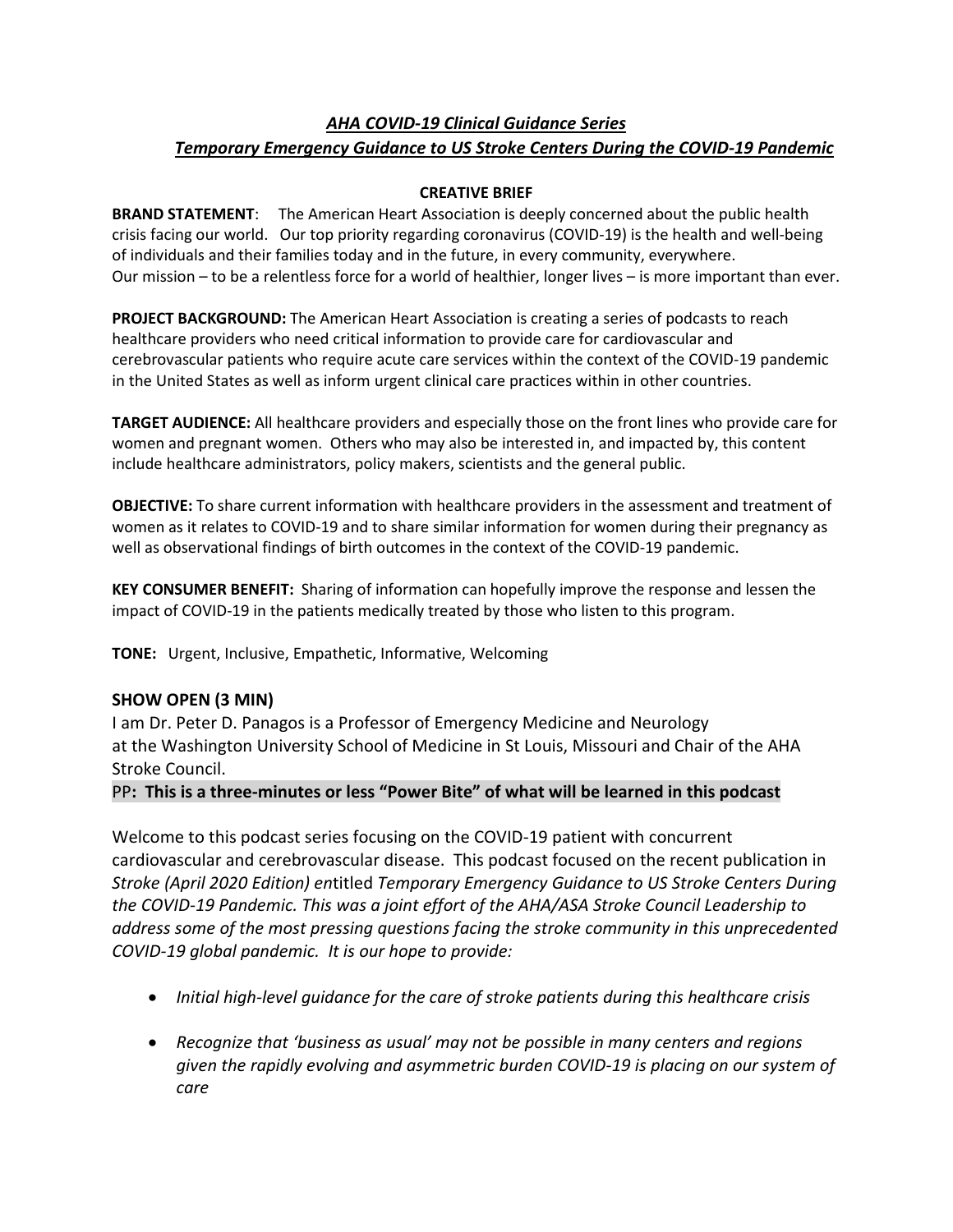- *But, also recognize, that despite these differences, this is some commonality in challenges and potential responses across the US and North America*
- *Accept that variability and innovation will prevail as we all attempt to care for stroke patients*
- *Place a call out to the entire stroke community to provide the best possible stroke care while being aware and prioritizing the need for staff protection from EMS-ED-Hospital-Rehab settings*
- *Acknowledge that that there will be ongoing adaptations to the processes/protocols, stroke team composition, physical setting for hospital-based stroke care, use of telehealth technologies and temporary relaxation of some of the metrics*
- *A call to the Stroke Community for ingenuity, research and dissemination of best practices at a pace that never seemed possible*
- *A unified Stroke System of Care has never been more important than today*

Ultimately, it will take teamwork and collegiality at all levels during these highly stressful times. Our hope is that we will recognize that we are not alone in these challenging times, the stroke community will rise to this challenge and still provide the best care to each and every stroke patient in our system of care

# **Q &A (15 min)**

**GUEST INTRO** (30 SEC) **Dr. Patrick D. Lyden, is Professor of Neurology at Cedars-Sinai Medical Center in Los Angeles, California and Chair-Elect of the AHA/ASA Stroke Council.**

**Dr. Eric E. Smith is a member of the Calgary Stroke Program at the University of Calgary, Canada, and a member of the Stroke Council.**

- 1.  $\overline{To PL}$ :
	- **a. Why did the Stroke Council decide to publish the Emergency Interim Guidance statement?**
- 2.  $To ES:$ 
	- **a. Everyone is watching the situation in New York City and elsewhere; what can you tell us about the impact of COVID on stroke care in the cities with the highest incidence of COVID?**
		- i. ES: The COVID pandemic requires changes to most of our routine practices. We need to keep providing the same high quality, highly effective acute stroke unit care. But the way in which we do so will have to change. Regions like New York are under the greatest strain currently. But they are only leading the way. Many regions could experience similar surges as New York. We need to think ahead and prepare the best we can. The Interim Guidance cites four areas where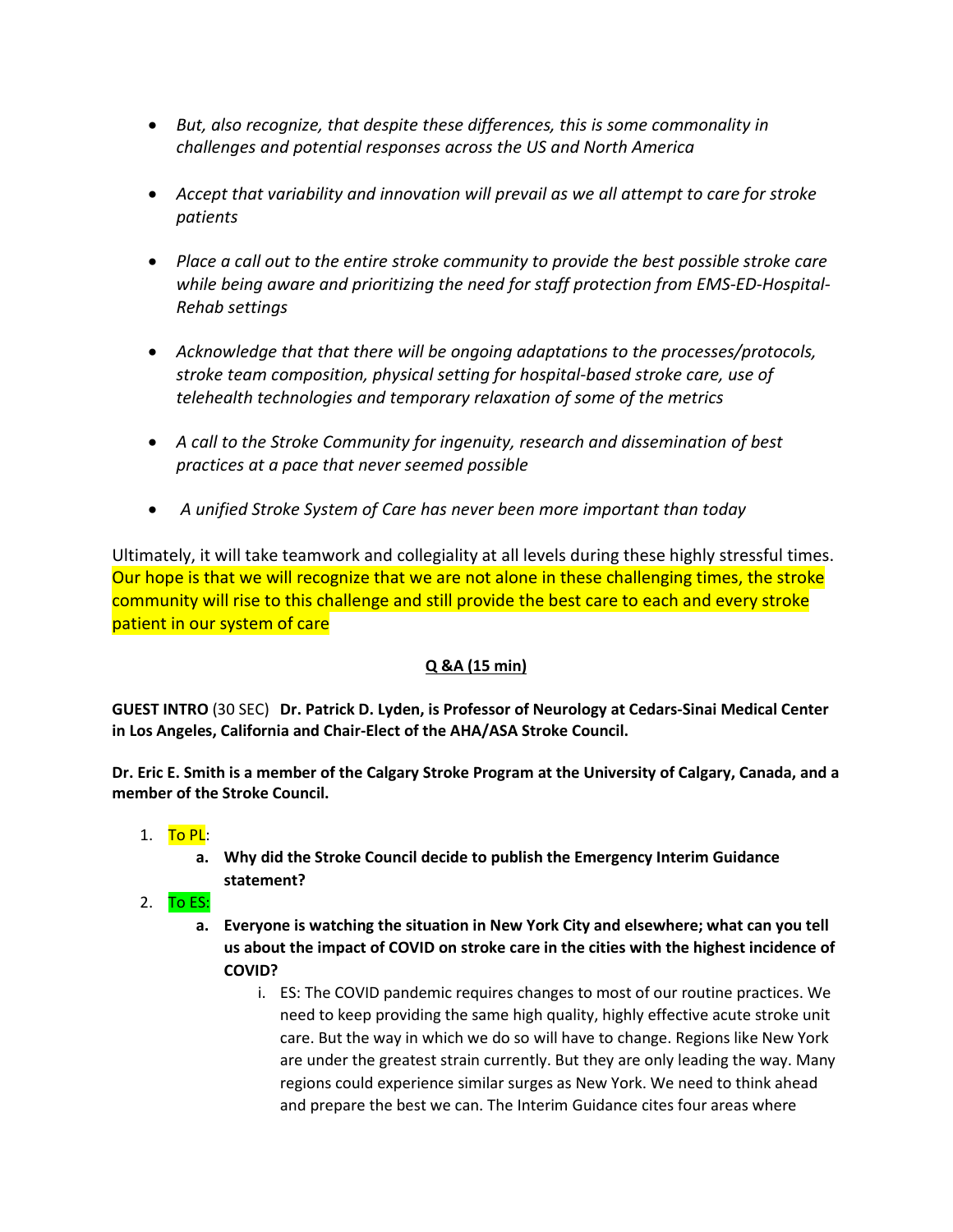resources will almost certainly be strained. First, in availability of personal protective equipment (PPE). Because many acute stroke patients are aphasic or confused, screening for viral symptoms will be insensitive. PPE should be used when evaluating such patients, depending on local protocols and availability but may be in short supply. Telemedicine solutions, proven to be effective for acute stroke valuation and treatment, could allow assessment without in person risk and save PPE. Second, personnel may be reduced due to quarantine, illness, or redeployment. Develop back up schedules, minimize the number of staff exposed to each patient, and consider scheduling in shifts. Third, ICU beds will be in short supply. Use them wisely, but keep in mind that many patients with severe ischemic stroke, ICH and SAH can be saved and may have lower mortality risk than ventilated COVID-19 patients. However, routine use of an ICU bed to monitor a stable post-thrombolysis patient is not evidence based and can be avoided, even if it means some compromise in the frequency of vital signs. Fourth, we may see some patients avoiding calling 911 because of fear of coming to the hospital. We need to encourage patients to seek care urgently. However, reports from the field suggest that there is little change in the rate of presentation of moderate to severe strokes. We need to prepare for the fact that stroke is not taking a holiday until the COVID-19 pandemic is over.

### 3. To both:

- **a. Could each of you tell us what you personally worry most about in terms of stroke patients continuing to get treatment? Are patients afraid to call 911? Are stroke teams able to see the patients quickly?** 
	- i. [I WILL LET PAT GO FIRST. I SUGGEST THERE COULD BE TWO TOPICS, ONE FOR EACH OF US, FIRST, THE ISSUE OF DECREASED 911 ACTIVATION. SECOND, THE SPECIAL CHALLENGES IN GETTING A COVID POSITIVE OR SUSPECTED PATIENT TO THE CATH LAB FOR EVT.

### 4. To ES:

- **a. The Temporary Emergency Guidance statement talks about adhering to established guidelines with respect to treating all patients who qualify, but you relaxed some of the guidelines with respect to door-to-needle times, post-thrombolysis vital signs, etc. Can you tell us more about that? What was the rationale here?** 
	- i. We need to keep in mind that thrombolysis and EVT are some of the most effective treatments in cardiovascular medicine, as good or better than anything the cardiologist can do. We have a duty to keep providing the best care we can in these challenging times. But to care for our patients we need to care for ourselves. Undoubtedly, that will mean slower door to needle and door to puncture times for many patients, due to the need to don and off PPE. But we need to protect ourselves so that we will be there for the next patient. Protocols for post-thrombolysis vital signs and routine 24 hour CT scan have been rigidly adopted into clinical practice based on the NINDS clinical trial protocol, but their value is not proven by controlled trials and relaxing adherence is eminently justifiable if it enables treatment of more patients.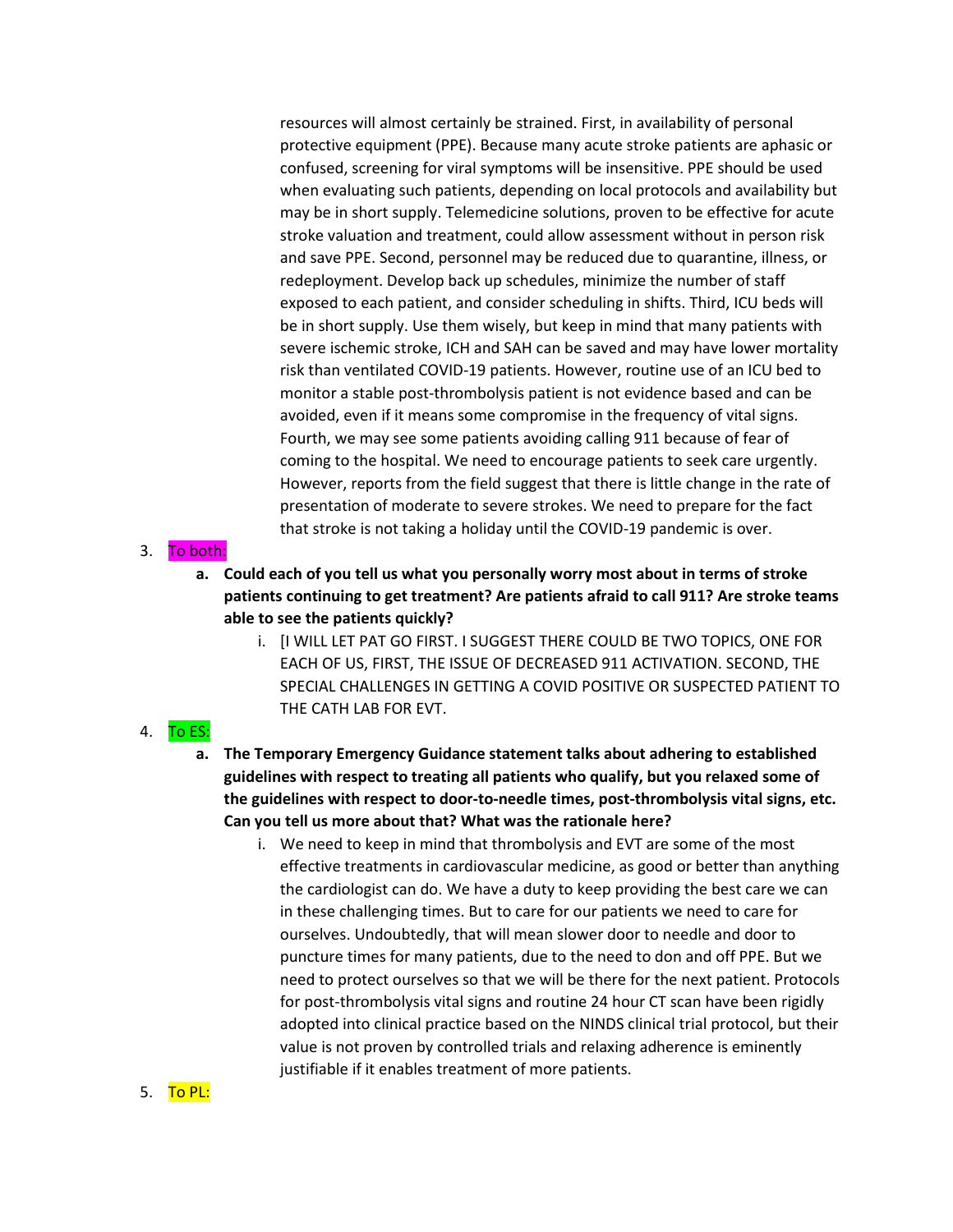a. What can you tell the listeners about the next few weeks? What do you foresee and what should stroke professionals be ready for?

#### 6. To Both:

# **Do you have any examples of innovation from either your own hospital, or stroke centers worldwide, that have allowed for stroke patients to continue to receive the best stroke care during the COVID-19 pandemic?**

**ES:** We are donning PPE for screen positive or aphasic patients; have reduced our stroke team to fellow, attending and nurse only; and according to our ED policies now follow either of two different physical paths to CT: Covid positive and Covid negative. We have a COVID-enabled angio suite. In our prior practice we did most EVT awake with local anaesthia only, but now have a lower threshold for elective intubation prior to EVT to minimize generation of aerosols, and are avoiding conscious sedation. All outpatient care is being provided by telemedicine but our inpatient acute consultations are being done in person because we don't have sufficient IT infrastructure in our ED for video consults.

### **Calls-to-Action**

#### What action or key takeaways would we like to leave with our audience?

- **1. Stroke is still an emergency, and time is still brain. The pandemic makes it more difficult to do our job, but we do still have a critical job. Thrombolysis and thrombectomy work. Patients should be reminded to call 911 if they suspect stroke. EMS and our ED colleagues need to know they can count on us to be there for stroke patients.**
- **2. But remember, there are too few of us in Vascular Neurology and we should minimize risk exposure and illness ourselves. Be careful. Follow PPE protocol**
- **3. Use Telemedicine. Even in your own hospital, it is safer and consumes less PPE if the Code Stroke team responds via telemedicine, rather than in person.**
- **4. Teamwork and innovation are important**
- **5. In many regions and centers, stroke care 'as usual' will be a challenge. We will be required to adapt to the changing environment and resources in our system frequently and often.**
- **6. Call to action for the stroke community**

#### **Closing Thoughts**